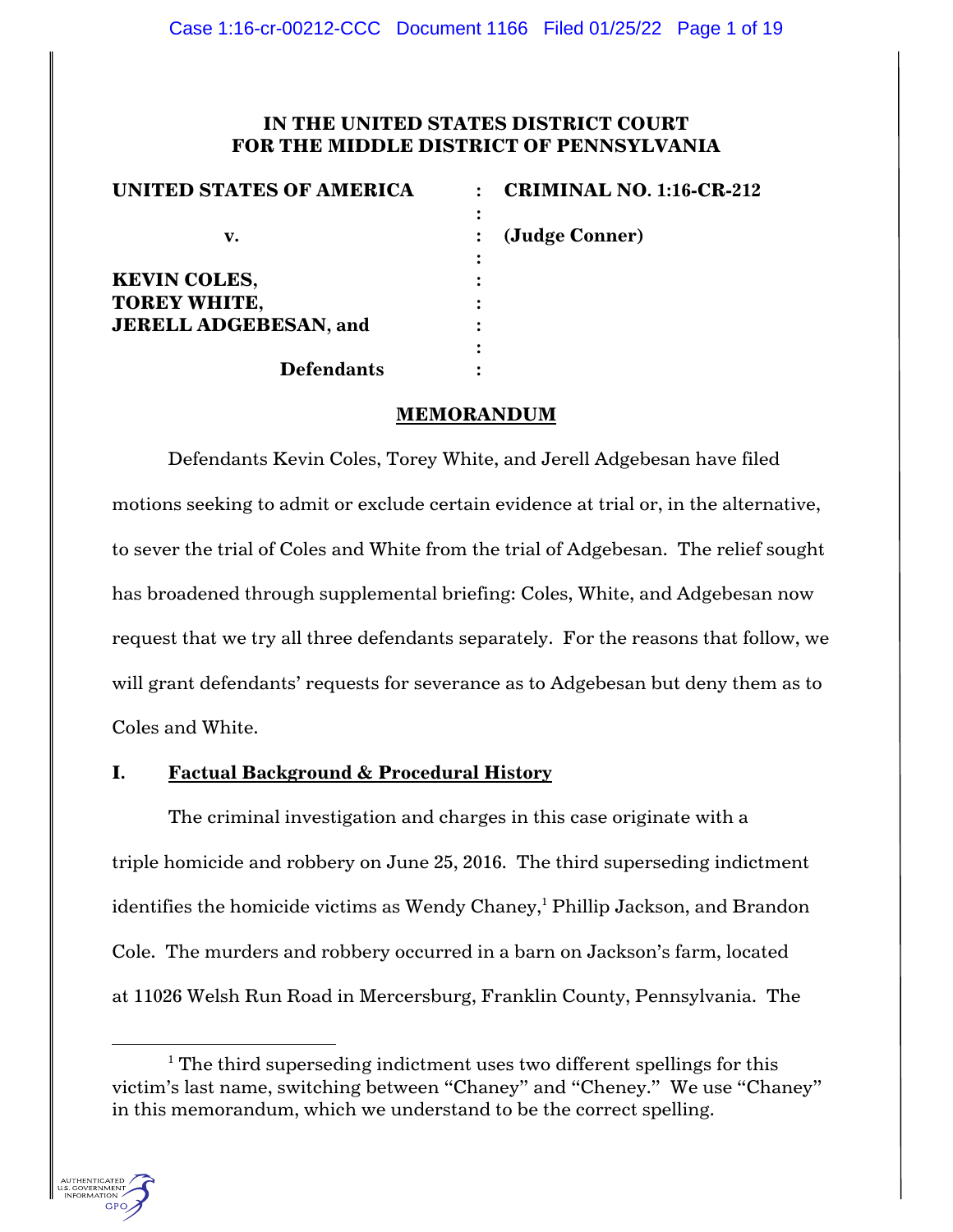alleged events leading up to the triple homicide and robbery have been detailed in the court's prior opinions in this case and are incorporated herein by reference. We summarize below those allegations pertinent to the instant motions and those necessary for context.

## **A. Factual Background**

According to the third superseding indictment, during the spring and summer of 2016, defendants Kevin Coles, Devin Dickerson, and Torey White were involved in distributing heroin, cocaine base, and cocaine hydrochloride in the Chambersburg and Mercersburg areas of Pennsylvania, as well as in Hagerstown, Maryland. (See Doc. 499 ¶ 5). Chaney and Jackson each had drug-trafficking and personal relationships with Coles, Dickerson, and White. (Id. ¶¶ 6-7, 12). When that trio began to suspect Chaney was cooperating with law enforcement in June 2016, they conspired with defendants Christopher Johnson, Jerell Adgebesan, Kenyatta Corbett, Michael Buck, Nicholas Preddy, Johnnie Jenkins-Armstrong, and other unindicted coconspirators to have her killed. (See id. ¶¶ 8-15; see also id. at 8-24, 30).

The indictment alleges defendants implemented their plan on June 25, 2016. Adgebesan and Corbett travelled from Hagerstown to Baltimore, where they recruited Johnson, Preddy, Jenkins-Armstrong, and others, all known members of the Black Guerilla Family gang, to plan Chaney's murder as well as a robbery of Jackson's farm. (See id. ¶ 10). That night, after a rendezvous at Buck's home in Hagerstown, Johnson, Adgebesan, Corbett, Preddy, Jenkins-Armstrong, and others drove to Jackson's farm where they encountered Jackson, Chaney, and Cole. (See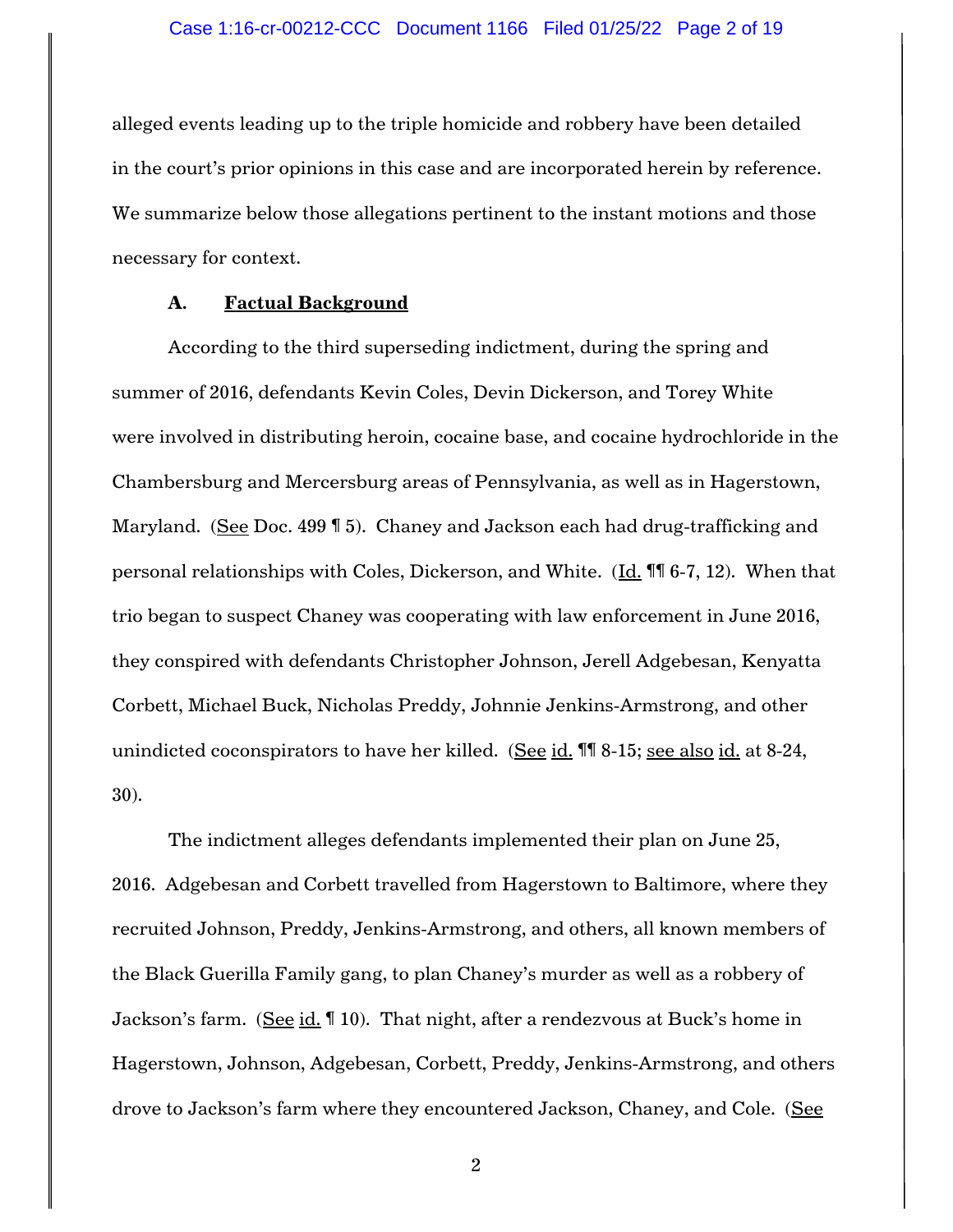id. ¶¶ 13-14). All three victims were subdued with their hands behind their backs using plastic zip ties before being shot in the head and back areas and set on fire. (See id. ¶¶ 14-15, 17).

The indictment also alleges that, in May 2017, Johnson and others began to suspect Adgebesan of cooperating with authorities regarding the triple homicide. (See id. ¶ 20). To put an end to that cooperation, Johnson, Preddy, and Jenkins-Armstrong, along with defendants Terrance Lawson, Tyrone Armstrong, and another individual, "located and restrained" Adgebesan, intending to kill him. (Id. ¶¶ 21-22; see id. at 37-41). Against all odds, Adgebesan managed to escape unharmed. (See  $id. \P 22$ ).

## **B. Procedural History**

A grand jury sitting in Harrisburg, Pennsylvania, returned a five-count indictment in August 2016 charging defendants Coles and Dickerson with various drug-trafficking and firearms offenses. The grand jury has since returned three superseding indictments. The first, returned April 12, 2018, added a sixth charge against Coles and Dickerson. The grand jury then returned a second superseding indictment on December 20, 2018, adding 16 counts, including several capital charges, and nine new defendants: White, Johnson, Adgebesan, Corbett, Buck, Preddy, Jenkins-Armstrong, Lawson, and Armstrong. On November 21, 2019, Johnson became the first defendant to plead guilty, enter a guilty plea to Counts One, Three, Four, Five, Six, Seven, Eight, Nine, Ten, and Twenty of the second superseding indictment.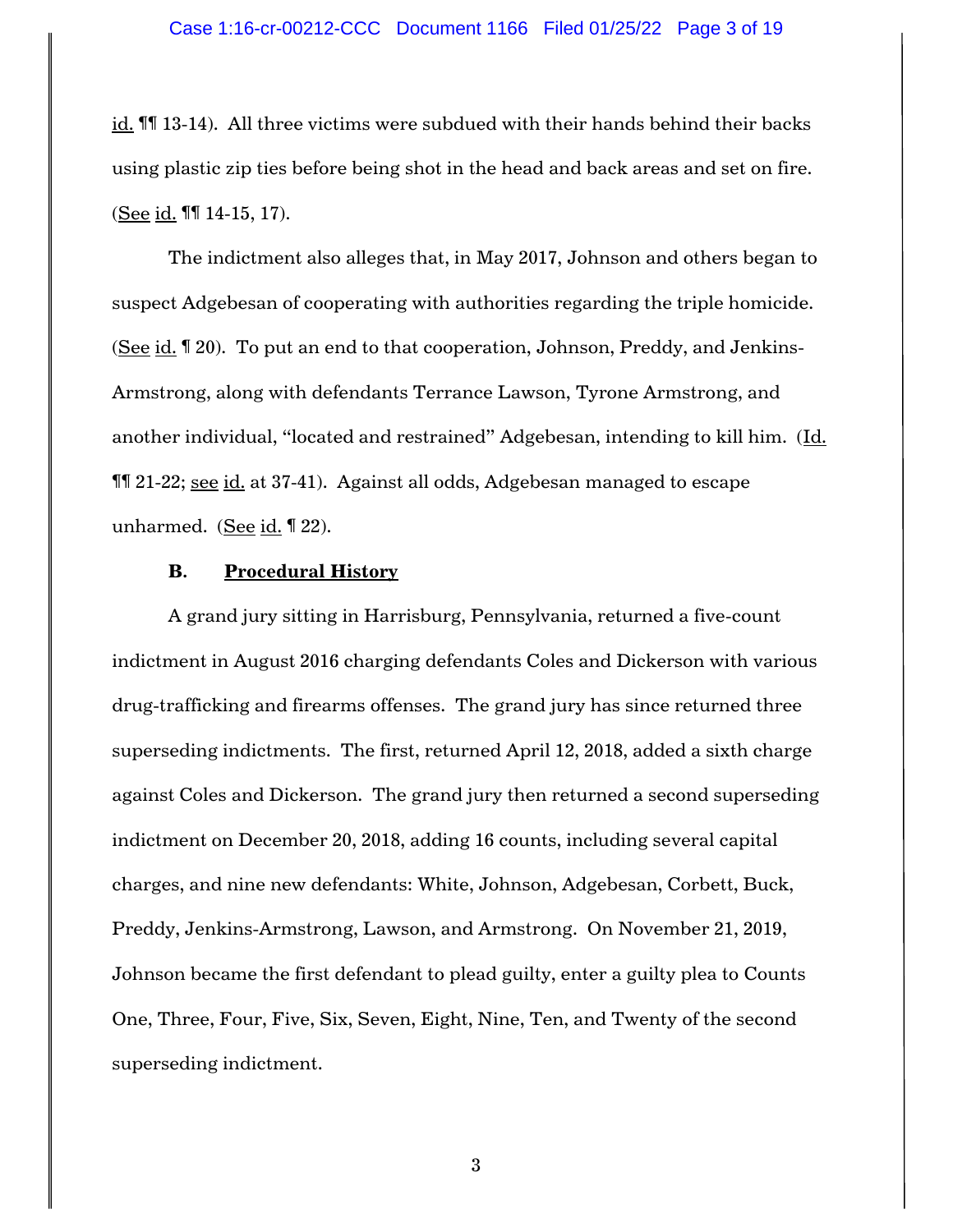The grand jury returned the currently operative third superseding

indictment on January 29, 2020. The third superseding indictment charged the

ten defendants then remaining in 22 counts, as follows:

- Count One: conspiracy to commit Hobbs Act robbery in violation of 18 U.S.C. § 1951(a) and Pinkerton v. United States, 328 U.S. 640 (1946), against Coles, Dickerson, White, Adgebesan, Corbett, Buck, Preddy, and Jenkins-Armstrong;
- Count Two: Hobbs Act robbery, and aiding and abetting same, in violation of 18 U.S.C. § 1951(a) and 18 U.S.C. § 2, against Coles, Dickerson, White, Adgebesan, Corbett, Buck, Preddy, and Jenkins-Armstrong;
- Counts Three, Four, and Five: using, brandishing, and discharging a firearm during and in relation to a crime of violence (Hobbs Act robbery and killing a witness) resulting in the deaths of Phillip Jackson, Brandon Cole, and Wendy Chaney, respectively, and aiding and abetting same, in violation of 18 U.S.C. § 924(c) and (j) and 18 U.S.C. § 2, against Coles, Dickerson, White, Adgebesan, Corbett, Buck, Preddy, and Jenkins-Armstrong;
- Count Six: conspiracy to use, brandish, and discharge a firearm during and in relation to a crime of violence (Hobbs Act robbery and killing a witness) resulting in the death of Chaney, in violation of 18 U.S.C.  $\S$  924(c), (j), and (o), against Coles, Dickerson, White, Adgebesan, Corbett, Buck, Preddy, and Jenkins-Armstrong;
- Count Seven: conspiracy to commit murder for hire in violation of 18 U.S.C. § 1958 and Pinkerton, against Coles, Dickerson, White, Adgebesan, Corbett, Buck, Preddy, and Jenkins-Armstrong;
- Counts Eight, Nine, and Ten: murder of witnesses (Chaney, Jackson, and Cole, respectively), and aiding and abetting same, in violation of 18 U.S.C. § 1512(a)(1)(C) and 18 U.S.C. § 2, against Coles, Dickerson, White, Adgebesan, Corbett, Buck, Preddy, and Jenkins-Armstrong;
- Count Eleven: conspiracy to murder witnesses (Chaney, Jackson, and Cole) in violation of 18 U.S.C. § 1512(k), against Coles, Dickerson, White, Adgebesan, Corbett, Buck, Preddy, and Jenkins-Armstrong;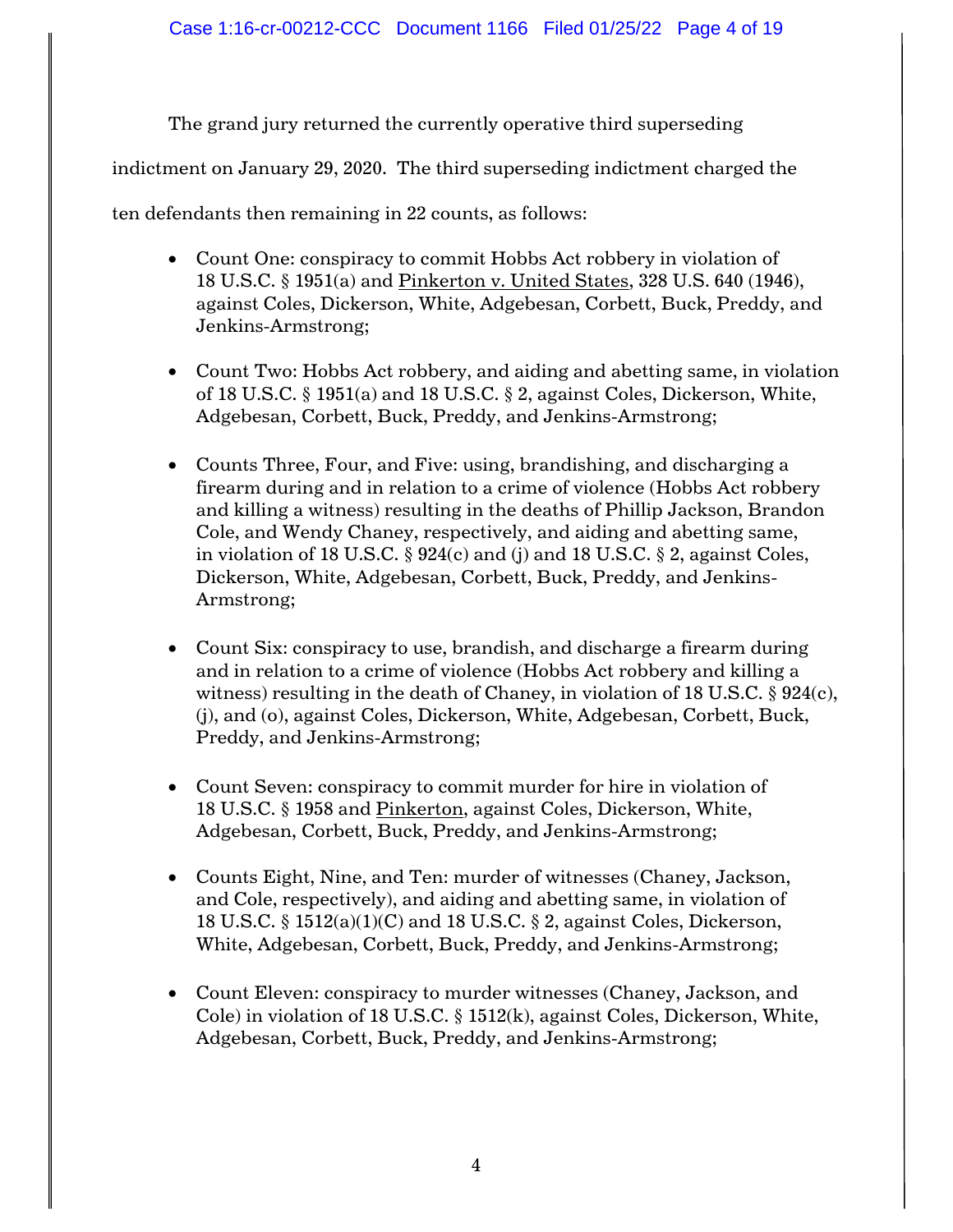- Count Twelve: conspiracy to distribute and possess with intent to distribute 1,000 grams and more of a mixture and substance containing a detectable amount of heroin, in violation of 21 U.S.C. § 846, against Adgebesan and Corbett;
- Count Thirteen: possession with intent to distribute heroin, and aiding and abetting same, in violation of 21 U.S.C.  $\S$  841(a)(1) and 18 U.S.C.  $\S$  2, against Adgebesan and Corbett;
- Count Fourteen: conspiracy to distribute and possess with intent to distribute at least 100 grams of a mixture and substance containing a detectable amount of heroin, and at least 28 grams of a mixture and substance containing a detectable amount of cocaine base and cocaine HCL, in violation of 21 U.S.C. § 846, against Coles and Dickerson;
- Counts Fifteen and Sixteen: possession with intent to distribute a mixture and substance containing a detectable amount of heroin, and a mixture and substance containing a detectable amount of both cocaine HCL and cocaine base, and aiding and abetting same, in violation of 21 U.S.C.  $\S 841(a)(1)$  and 18 U.S.C.  $\S 2$ , against Coles and Dickerson, respectively;
- Count Seventeen: possession with intent to distribute a mixture and substance containing a detectable amount of heroin and a mixture and substance containing a detectable amount of cocaine base, and aiding and abetting same, in violation of 21 U.S.C.  $\S$  841(a)(1) and 18 U.S.C.  $\S$  2, against Coles and Dickerson;
- Count Eighteen: distribution of a mixture and substance containing a detectable amount of heroin resulting in serious bodily injury, and aiding and abetting same, in violation of 21 U.S.C.  $\S$  841(a)(1) and (b)(1)(C) and 18 U.S.C. § 2, against Coles and Dickerson;
- Count Nineteen: possession of firearms in furtherance of a drugtrafficking crime as alleged in Counts Fourteen through Eighteen, and aiding and abetting same, in violation of 18 U.S.C.  $\S$  924(c)(1), 18 U.S.C. § 2, and Pinkerton, against Coles and Dickerson;
- Count Twenty: conspiracy to murder a witness (codefendant Adgebesan) in violation of 18 U.S.C. § 1512(k), against Preddy, Jenkins-Armstrong, Lawson, and Armstrong;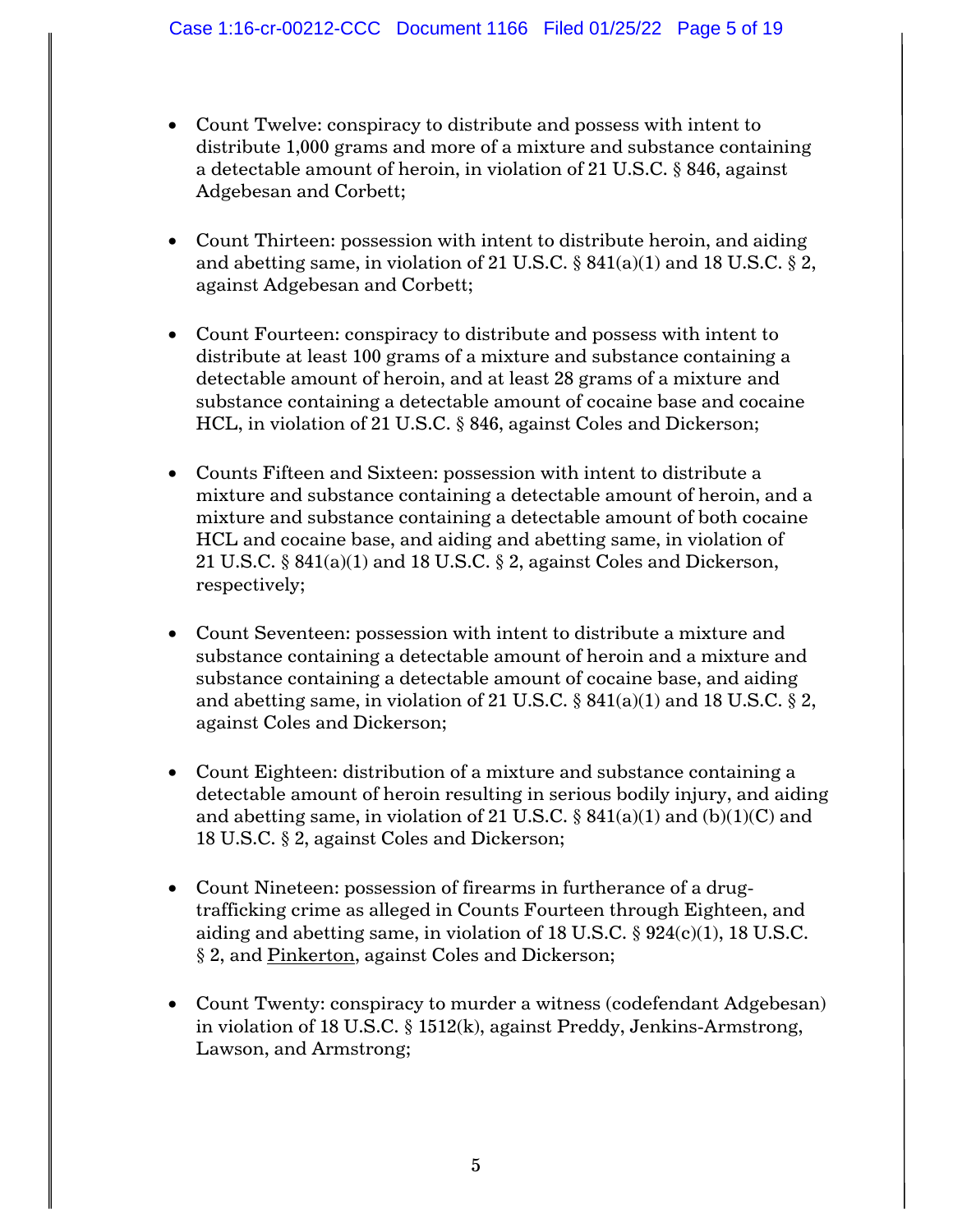- Count Twenty-One: attempted murder of a witness (codefendant Adgebesan) in violation of 18 U.S.C.  $\S$  1512(a)(1)(A) and (C), against Preddy, Jenkins-Armstrong, Lawson, and Armstrong; and
- Count Twenty-Two: accessory after the fact with respect to Hobbs Act robbery and murder, in violation of 18 U.S.C. § 3, against Lawson and Armstrong.

In the two years since the grand jury returned the third superseding indictment, other defendants have entered guilty pleas. In September 2020, Buck pled guilty to Count One of the indictment as well as to a one-count superseding information charging him under Section 924(c) with using and discharging a firearm during and in relation to a crime of violence. In February 2021, Corbett also pled guilty to Count One of the indictment and to a one-count Section 924(c) information. Next came Armstrong, who pled guilty in May 2021 to a one-count information charging him with witness tampering via intimidation or threats in violation of Section 1512(b)(1)-(3), followed by Jenkins-Armstrong who, like Buck and Corbett, pled guilty to Count One of the indictment and to a Section 924(c) information in June 2021. One month later, in July 2021, Lawson, like Armstrong, pled guilty to a one-count information charging a violation of Section 1512(b)(1)-(3). And just last month, Dickerson and Preddy both entered guilty pleas: Dickerson to Count Fourteen of the indictment, and Preddy to Count Twenty-One.

Three defendants now remain for trial: Coles, White, and Adgebesan. The case was initially set for a date-certain trial on January 10, 2022. However, after the government failed to make timely disclosure of certain discovery, Brady, Giglio, and Jencks Act materials, we were constrained to continue trial to April 11,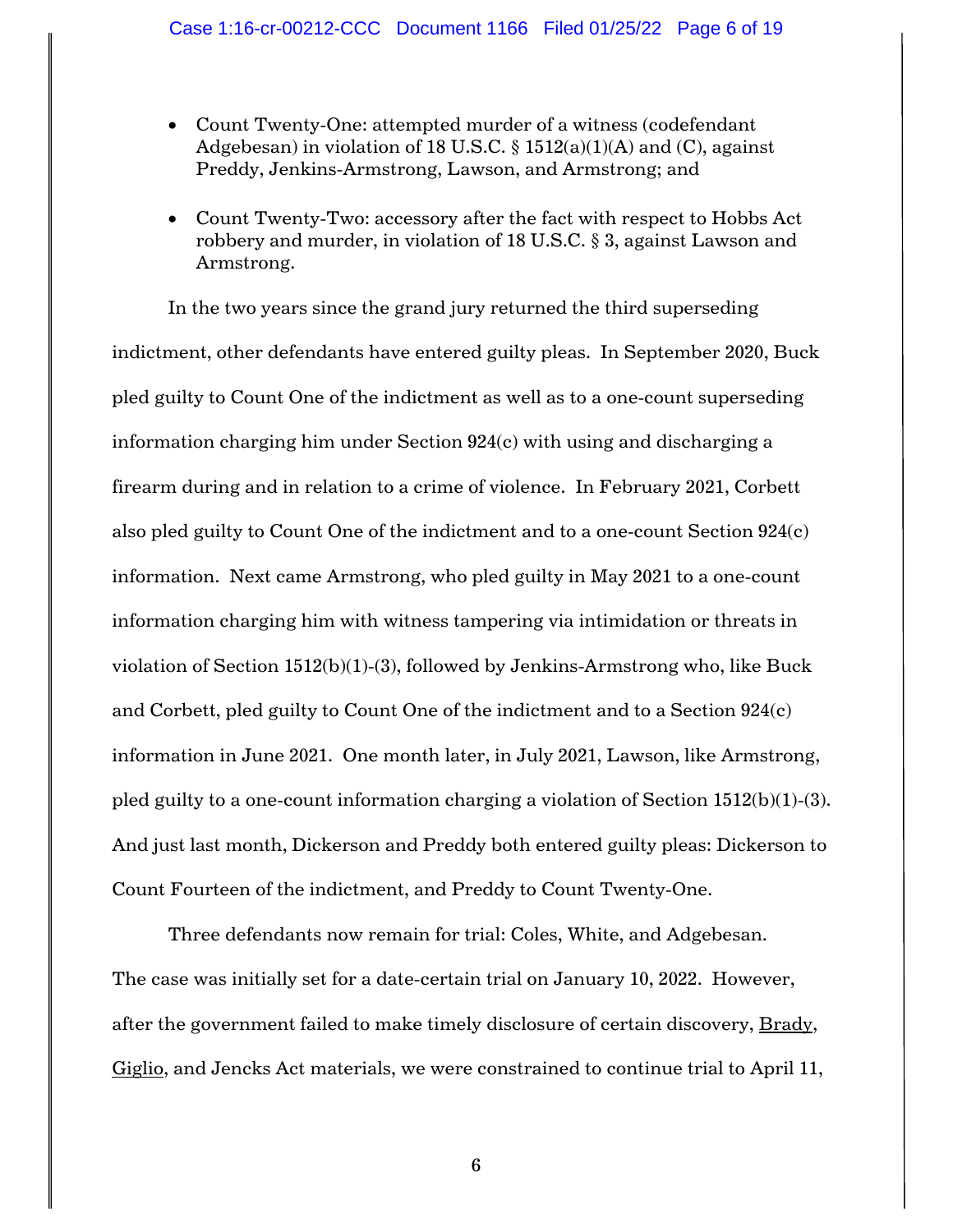2022, to afford defense counsel adequate time to review and investigate the latedisclosed material. Defendants have since filed more than a dozen pretrial motions *in limine* seeking to admit or exclude certain evidence. In two of those motions, defendants request the alternative relief of severance for trial. We ordered supplemental briefing limited to the issue of severance, which is now ripe for disposition.

## **II. Discussion**

Joint trials "promote efficiency and serve the interests of justice by avoiding the scandal and inequity of inconsistent verdicts." United States v. Lore, 430 F.3d 190, 204-05 (3d Cir. 2005) (quoting United States v. Urban, 404 F.3d 754, 775 (3d Cir. 2005)). As a result, a preference has developed in the federal system for joint trials of defendants indicted together. See Zafiro v. United States, 506 U.S. 534, 537 (1993); Lore, 430 F.3d at 204-05 (citing Urban, 404 F.3d at 775). Nonetheless, Federal Rule of Criminal Procedure 14 provides a mechanism for severance of properly joined defendants when joinder "appears to prejudice a defendant or the government." See FED. R. CRIM. P. 14(a). A court should sever defendants for trial "only if there is a serious risk that a joint trial would compromise a specific trial right of one of the defendants, or prevent the jury from making a reliable judgment about guilt or innocence." Zafiro, 506 U.S. at 539.

Severance is proper when a joint trial would work "clear and substantial prejudice" to the moving defendant. See United States v. Avila, 610 F. Supp. 2d 391, 397 (M.D. Pa. 2009) (Conner, J.) (quoting United States v. Davis, 397 F.3d 173,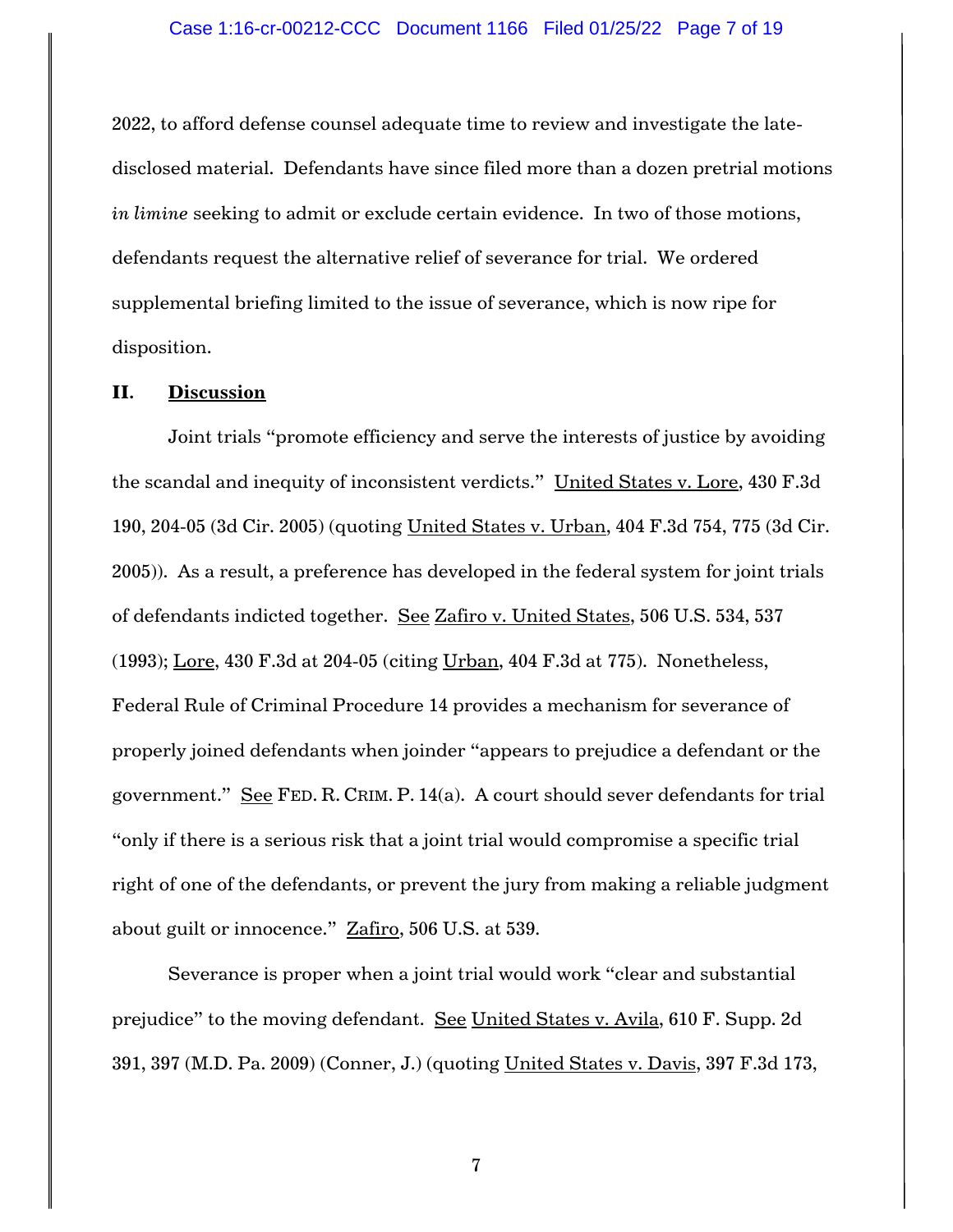182 (3d Cir. 2005)). The Supreme Court of the United States has identified several

scenarios in which such prejudice might be expected, explaining

[s]uch a risk might occur when evidence that the jury should not consider against a defendant and that would not be admissible if a defendant were tried alone is admitted against a codefendant. For example, evidence of a codefendant's wrongdoing in some circumstances erroneously could lead a jury to conclude that a defendant was guilty. When many defendants are tried together in a complex case and they have markedly different degrees of culpability, this risk of prejudice is heightened. Evidence that is probative of a defendant's guilt but technically admissible only against a codefendant also might present a risk of prejudice. Conversely, a defendant might suffer prejudice if essential exculpatory evidence that would be available to a defendant tried alone were unavailable in a joint trial.

Zafiro, 506 U.S. at 539 (citing Kotteakos v. United States, 328 U.S. 750, 774-75 (1946); Bruton v. United States, 391 U.S. 123 (1968)). Whether to grant a severance is left to the sound discretion of the trial court. See Lore, 430 F.3d at 205; United States v. Sandini, 888 F.2d 300, 305 (3d Cir. 1989) (collecting cases). In exercising that discretion, we "balance[] the potential prejudice to the defendant against the advantages of joinder in terms of judicial economy." Sandini, 888 F.2d at 305 (citing United States v. Sebetich, 775 F.2d 412, 427 (3d Cir. 1985)). Importantly, even when risk of prejudice is high, "less drastic measures, such as limiting instructions, often will suffice to cure any risk of prejudice." **Zafiro, 506 U.S. at 539** (citing Richardson v. Marsh, 481 U.S. 200, 211 (1987)).

# **A. Severance as to Adgebesan**

The argument for severance as to Adgebesan turns primarily, although not exclusively, on the admissibility *vel non* of proffer statements by codefendant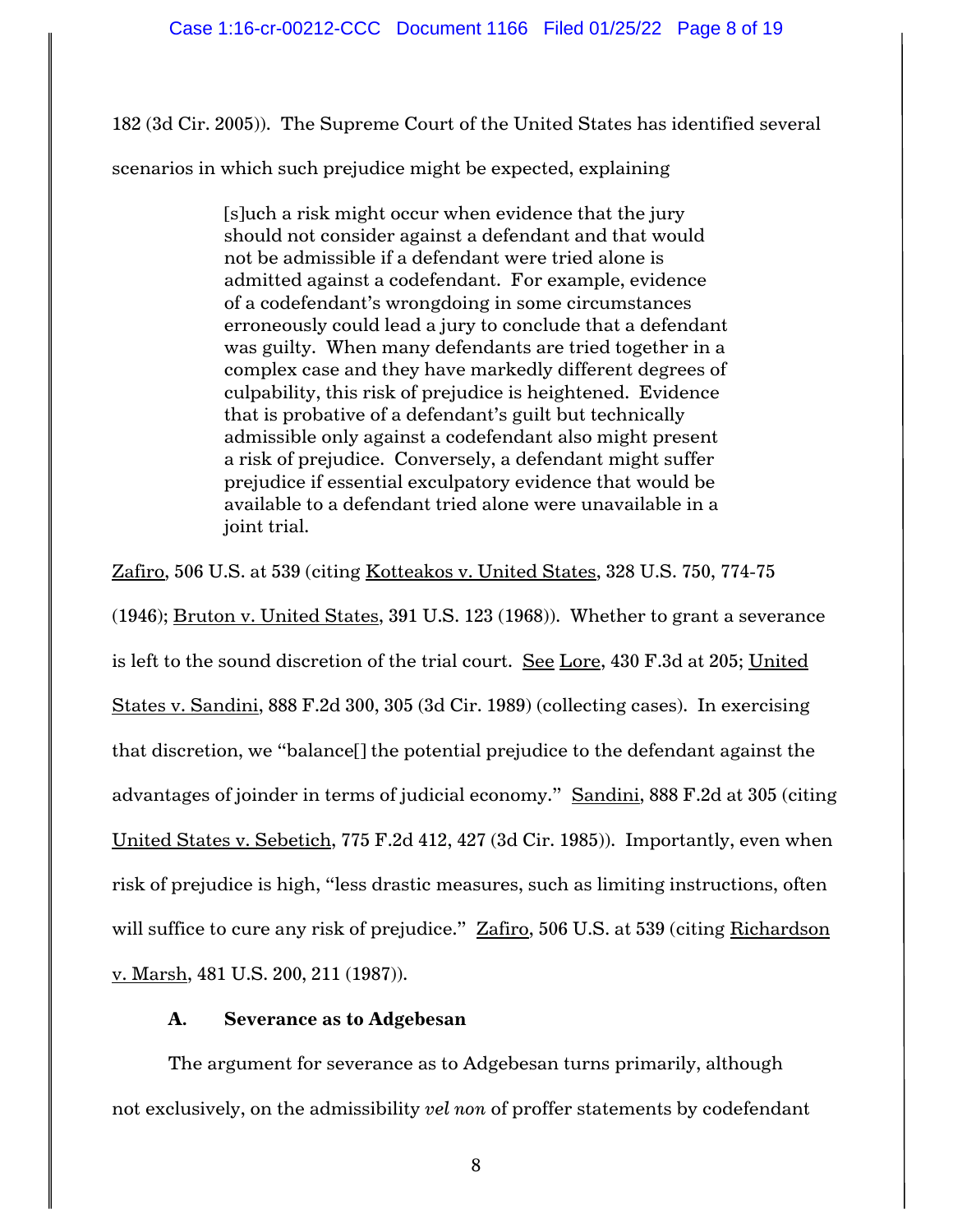Corbett. White and Coles seek to admit Corbett's statements at trial, arguing the statements are exculpatory as to them: Corbett apparently describes the offense as a robbery-gone-wrong, not a "hit," which corroborates White's defense, and does not mention White or Coles when naming his coconspirators. (See, e.g., Doc. 1108 at 5-10). They posit that, because Corbett has vacillated as to whether he will testify for the government and because he will invoke his Fifth Amendment privilege if called by any defendant, he is an "unavailable" witness for purposes of the hearsay rules, rendering his proffers admissible as statements against interest pursuant to Federal Rule of Evidence 804(b)(3). (See id. at 10-17). White and Coles further posit that, even if Rule 804(b)(3) does not apply, we should admit the statements under Rule 807's residual exception to the hearsay rule or, alternatively, on due process grounds pursuant to Chambers v. Mississippi, 410 U.S. 284, 302 (1973). (See Doc. 1108 at 17-19).

For his part, Adgebesan asks the court to exclude Corbett's statements pursuant to Bruton v. United States, 391 U.S. 123 (1968). Corbett's statements are highly inculpatory as to Adgebesan—Corbett claims that he spoke to Adgebesan after casing Jackson's farm, that Adgebesan "knew people who could get the job done," and that Adgebesan then recruited the Baltimore codefendants to commit the robbery. (See Doc. 1108 at 5-10). Adgebesan contends that to admit the proffer statements without an opportunity for him to cross-examine Corbett will violate his rights under the Confrontation Clause. (See Doc. 1104 at 2-5). White, Coles, and Adgebesan agree the solution to their conflicting motions is to sever Adgebesan's case for trial. (See Doc. 1104 at 4-5; Doc. 1108 at 19-20).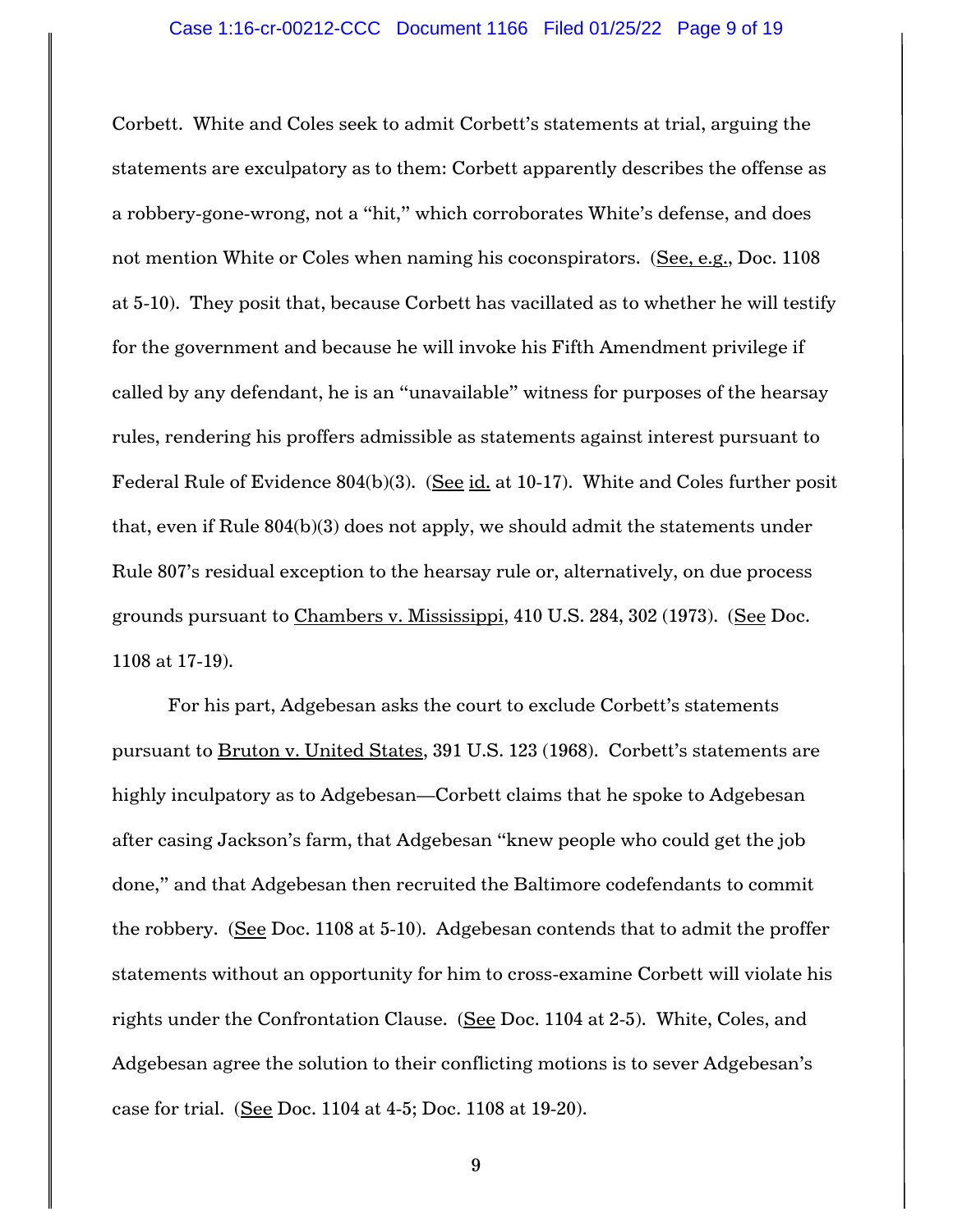## Case 1:16-cr-00212-CCC Document 1166 Filed 01/25/22 Page 10 of 19

The government rejoins all of this is a moot point because Corbett will now testify for the government at trial. (See Doc. 1138 at 2). In the government's view, Corbett's renewed commitment to honor his cooperation agreement and testify as a government witness makes him "available" to the defense for purposes of Rule 804 and Bruton. (See id. at 2). The government claims the possibility Corbett will not testify, or will invoke his Fifth Amendment privilege on cross-examination by the defense, is nothing more than "[r]ank speculation" that the court should not countenance. (See Doc. 1164 at 6-7).

We reject outright the government's suggestion that defendants are merely speculating as to Corbett's potential unavailability at trial. The instant motions were prompted by the government advising the defense on December 9, 2021, that Corbett would *not* be a trial witness. (See Doc. 1103 ¶ 3; Doc. 1107 ¶ 5). Corbett, through counsel, then filed a notice with the court in response to a defense trial subpoena explicitly stating: "[I]f called to testify at trial in this matter, Mr. Corbett intends to assert his Fifth Amendment Privilege and remain silent." (See Doc. 1079). The government represents in its initial brief that Corbett has since agreed to "testify if called by the United States." (See Doc. 1138 at 2). But subsequent conversations between Corbett's counsel and Adgebesan's counsel, and between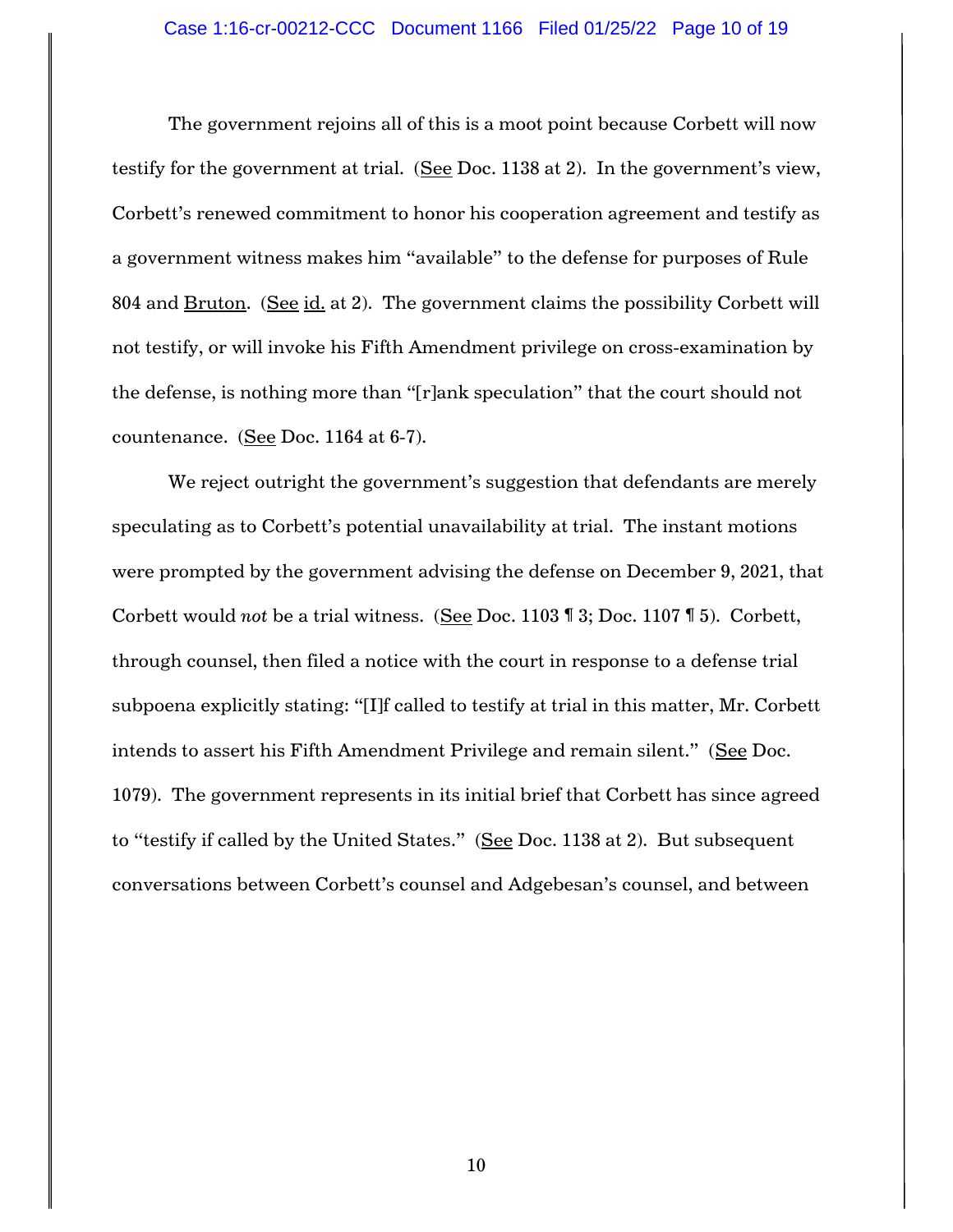Corbett's counsel and government counsel, reveal that whether Corbett will testify is far from settled. $^2$  (<u>See</u> Doc. 1149 at 2-4).

Based on the parties' representations to date, it appears possible and even probable Corbett will be an unavailable witness to the defense at trial. (See Doc. 1079). Neither the government nor any defendant suggest Corbett's invocation of the Fifth Amendment in response to questions about his involvement in the instant offenses would be invalid. $^3\,$  Moreover, the government has not disputed White and Coles' arguments that application of the Fifth Amendment privilege will render Corbett "unavailable" for purposes of the hearsay rules, see FED. R. EVID.  $804(a)(1)$ ; (see also Doc. 1108 at 10-11); that Corbett's three proffer statements, when made, had a "great . . . tendency . . . to expose [him] to civil or criminal liability," see FED. R. EVID.  $804(b)(3)(A)$ ; (see also Doc. 1108 at 11-13 & n.5); and that each statement "is supported by corroborating circumstances that clearly indicate its trustworthiness,"

 $2$ <sup>2</sup> We must emphasize that we express no criticism of Corbett here: the decision whether to testify or to invoke his Fifth Amendment privilege is Corbett's and Corbett's alone, and it is his prerogative to exercise or waive that right as he chooses. For this reason, we reject the request by Adgebesan's counsel that we elicit some sort of on-the-record assurance from Corbett's counsel as to whether Corbett will testify. We will not interfere in the attorney-client relationship in this way, particularly when forcing Corbett to later honor any such assurance would raise serious constitutional concerns.

<sup>&</sup>lt;sup>3</sup> The government notes that the court has a remedy if Corbett properly invokes the Fifth Amendment on cross-examination: striking his direct testimony. (See Doc. 1164 at 6). That remedy, however, would bring us back to square one: White and Coles would seek admission of the proffer statements as statements against interest by a witness who had made himself unavailable, and Adgebesan would seek exclusion of those statements or, alternatively, severance.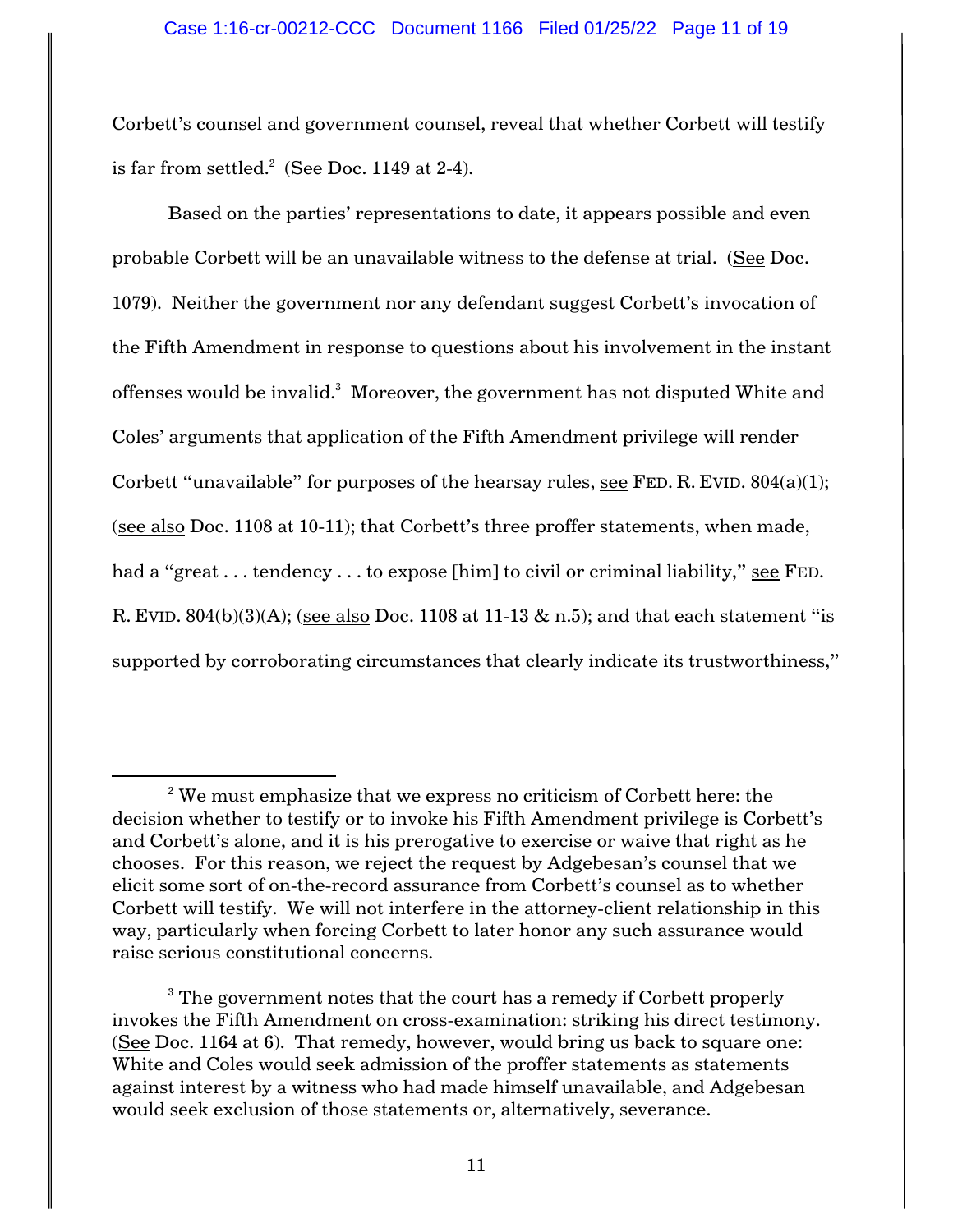<u>see</u> FED. R. EVID.  $804(b)(3)(B)$ ; (see also Doc. 1108 at 13-17). $^4$  The government also has not opposed White and Coles' arguments that Corbett's statements are admissible under both the residual hearsay exception, see FED. R. EVID. 807; (see also Doc. 1108 at 17-18), and on due-process grounds, see Chambers, 410 U.S. at 302; (see also Doc. 1108 at 18-19). Thus, the essential question before the court is whether severance is necessary in light of Corbett's potential unavailability and the probable admissibility of some or all of his proffer statements.

We conclude severance is necessary with respect to Adgebesan. The Supreme Court of the United States held in Bruton that the Sixth Amendment's Confrontation Clause bars use of the confession of a nontestifying defendant in a joint trial if that confession inculpates another defendant. See Bruton, 391 U.S. at 126, 137. Corbett's proffer statements are plainly Bruton material as to Adgebesan, and the government does not argue otherwise: it is clear from the parties' summary of Corbett's proffers that, in the course of confessing, Corbett repeatedly implicates Adgebesan. (See Doc. 1108 at 5-10). Although a court can remedy Bruton prejudice

<sup>&</sup>lt;sup>4</sup> The government's only argument with respect to Rule  $804(b)(3)$  is that defendants overstate the rule's scope. (See Doc. 1164 at 4-5). The government correctly notes that only those aspects of a confession "that are individually selfinculpatory" are admissible under Rule 804(b)(3). See Williamson v. United States, 512 U.S. 594, 599 (1994). The most relevant statements for purposes of the instant motions—Corbett's statements inculpating both himself and Adgebesan, and Corbett's summary of his own role in the offense without mention of White and Coles—plainly are self-inculpatory as to Corbett. It is clear at least some aspects of the statements, to include those aspects of most concern to the moving defendants, would be admissible under Rule 804(b)(3), which is sufficient for purposes of our severance analysis. For purposes of the ultimate admissibility determination, we will task counsel to submit the proffer statements to the court for the requisite individualized, statement-by-statement analysis.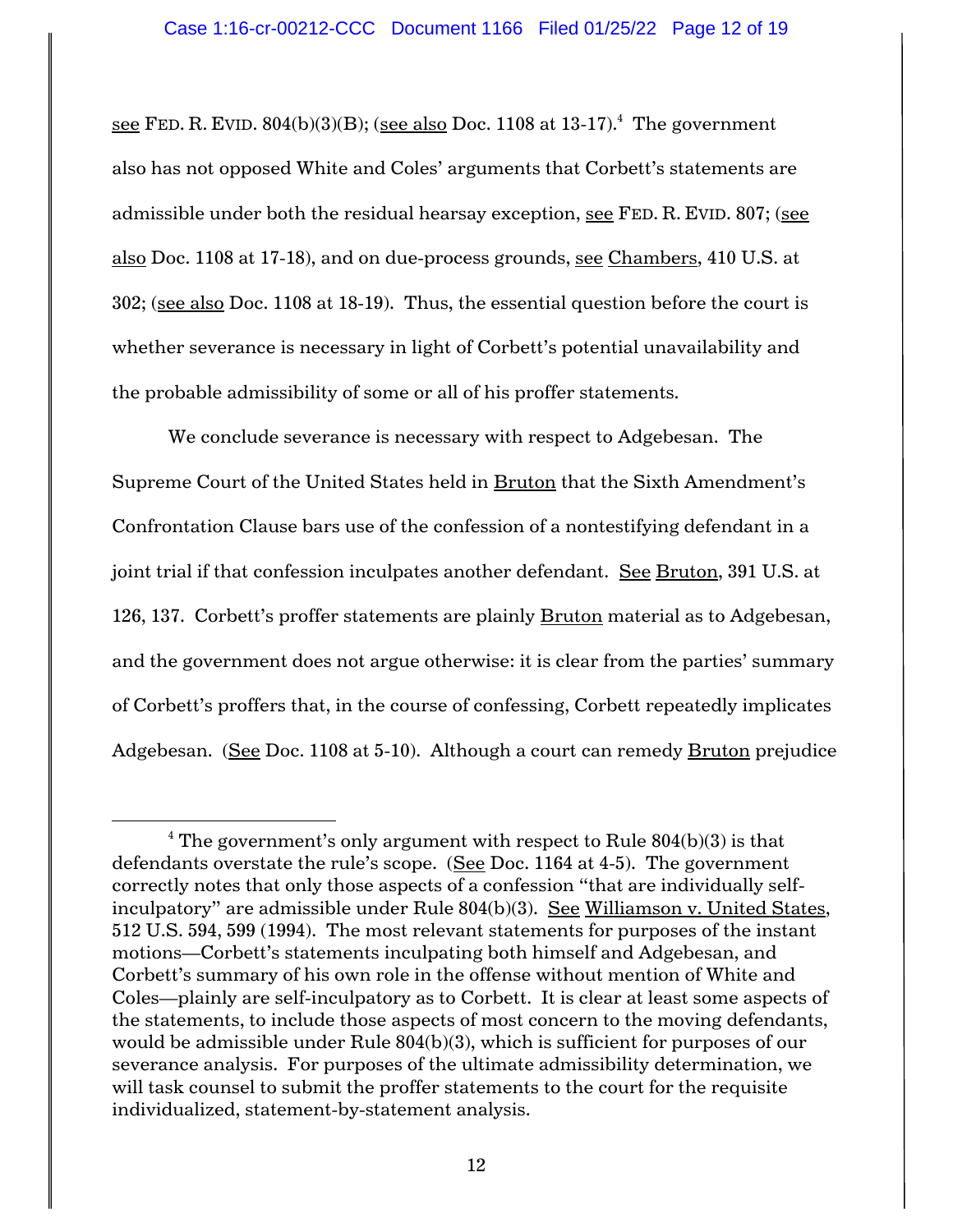and avoid severance in some cases by redacting any reference to the defendant's existence and providing proper limiting instructions, see Richardson v. Marsh, 481 U.S. 200, 211 (1987), even a redacted statement will raise Confrontation Clause problems if the nature of the statement will lead the jury to presume the redacted reference is to the defendant, see, e.g., United States v. Hardwick, 544 F.3d 565, 573- 74 (3d Cir. 2008) (discussing United States v. Richards, 241 F.3d 335 (3d Cir. 2001), and Priester v. Vaughn, 382 F.3d 394 (3d Cir. 2004)); see also United States v. Scott, No. 1:09-CR-072, 2009 WL 4269425, at \*5 (M.D. Pa. Nov. 24, 2009) (Conner, J.) (citing Hardwick, 544 F.3d at 573-74). Given the substance of Corbett's statement (that he and Adgebesan recruited the Baltimore defendants) and the government's theory of the case (that Corbett and Adgebesan together provide the crucial link between the Hagerstown and Baltimore defendants), we cannot conceive of a redaction or limiting instruction that would not simultaneously implicate Adgebesan. In such circumstances, severance is required. See Sandini, 888 F.2d at 310 (citing Bruton, 391 U.S. at 137); see also Zafiro, 506 U.S. at 539 (same).

We recognize, as the government argues, there is a scenario in which all of this may become a nonissue: *if* Corbett testifies as a government witness at trial, and *if* he fully and completely answers defense questions and does not invoke his Fifth Amendment right, Adgebesan's concerns may be moot. But given Corbett's equivocation so far as to whether he will testify at all, and his preemptive invocation of the Fifth Amendment in response to a defense subpoena, all indications point to Corbett being unavailable to the defense, to some degree, at trial. And while we appreciate the government's confidence that the court could simply address this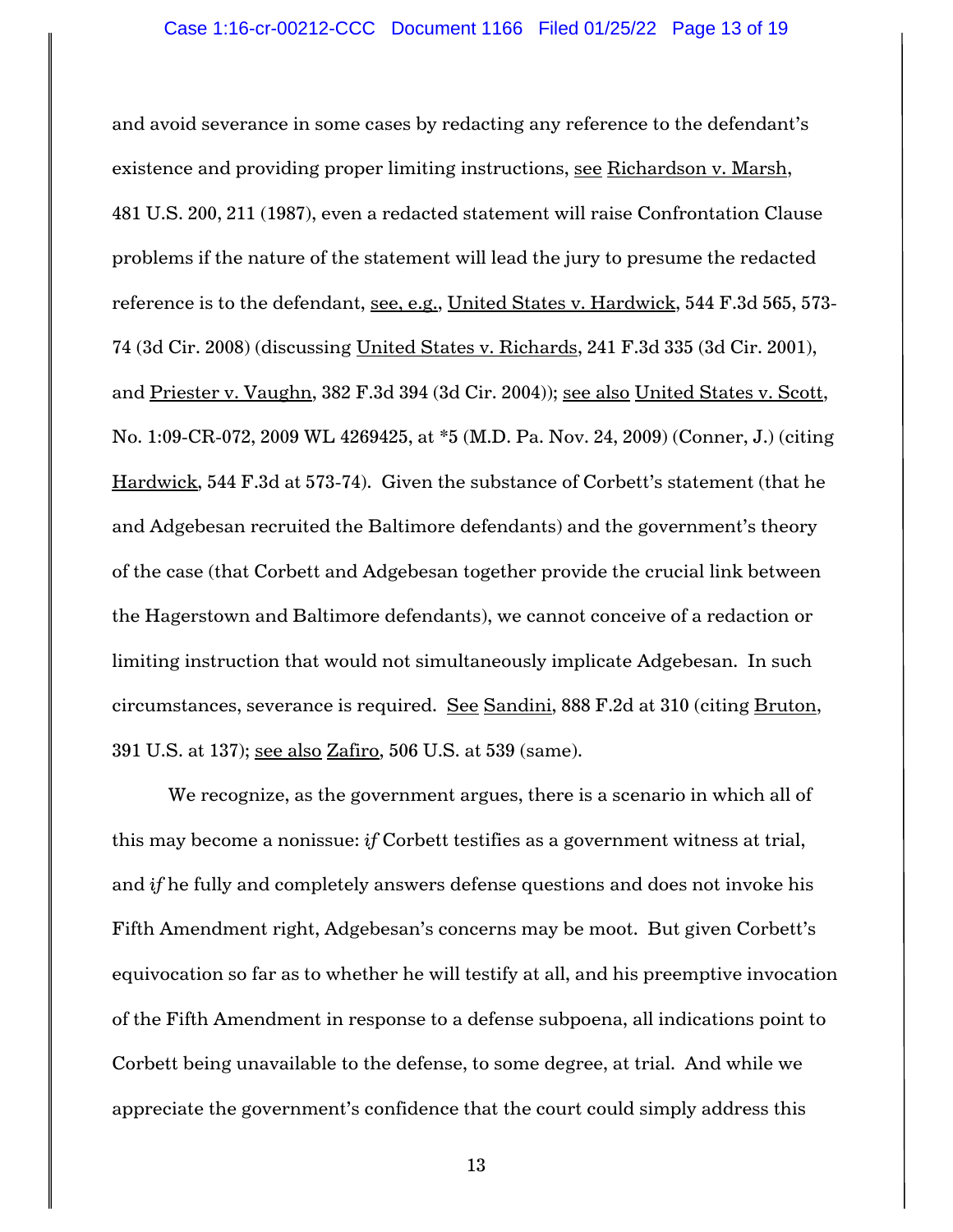#### Case 1:16-cr-00212-CCC Document 1166 Filed 01/25/22 Page 14 of 19

issue if it materializes at trial, we believe that view minimizes the disruption we would then face: if Corbett decides not to testify or invokes the Fifth Amendment at the time of trial, we would be constrained to grant a midtrial severance, inevitably prompting motions for a mistrial by some or all defendants. Given the age of this case and the avoidable delays that have already frustrated its trial progress, we are disinclined to take that risk. Accordingly, we will exercise our discretion and sever the case against Adgebesan for separate trial.

# **B. Severance as to Coles and White**

White and Coles posit their cases also must be severed for separate trials. Their main concerns are (1) evidence admissible as to White but inadmissible as to Coles and (2) what they perceive to be as their mutually antagonistic defenses. (See generally Docs. 1148, 1151).

We address the first issue raised in short order. Coles has moved to exclude at trial certain evidence that White intends to use in his defense. Coles first seeks to exclude as inadmissible hearsay a recorded prison phone call between Chaney and a person named Ronald Armstead that took place in the hour before Chaney was killed, in which Chaney expressed her belief Coles was going to kill her while insisting White could be trusted. (See Docs. 1095, 1096; see also Doc. 1139 at 2-3; Doc. 1148 at 2; Doc. 1151 at 1-2). Coles also seeks to exclude as an inadmissible prior bad act and on unfair-prejudice grounds evidence that, in the days prior to Chaney's murder, Coles angrily kicked in the door of Chaney's residence because she owed him money. (See Docs. 1097, 1098; see also Doc. 1140 at 3).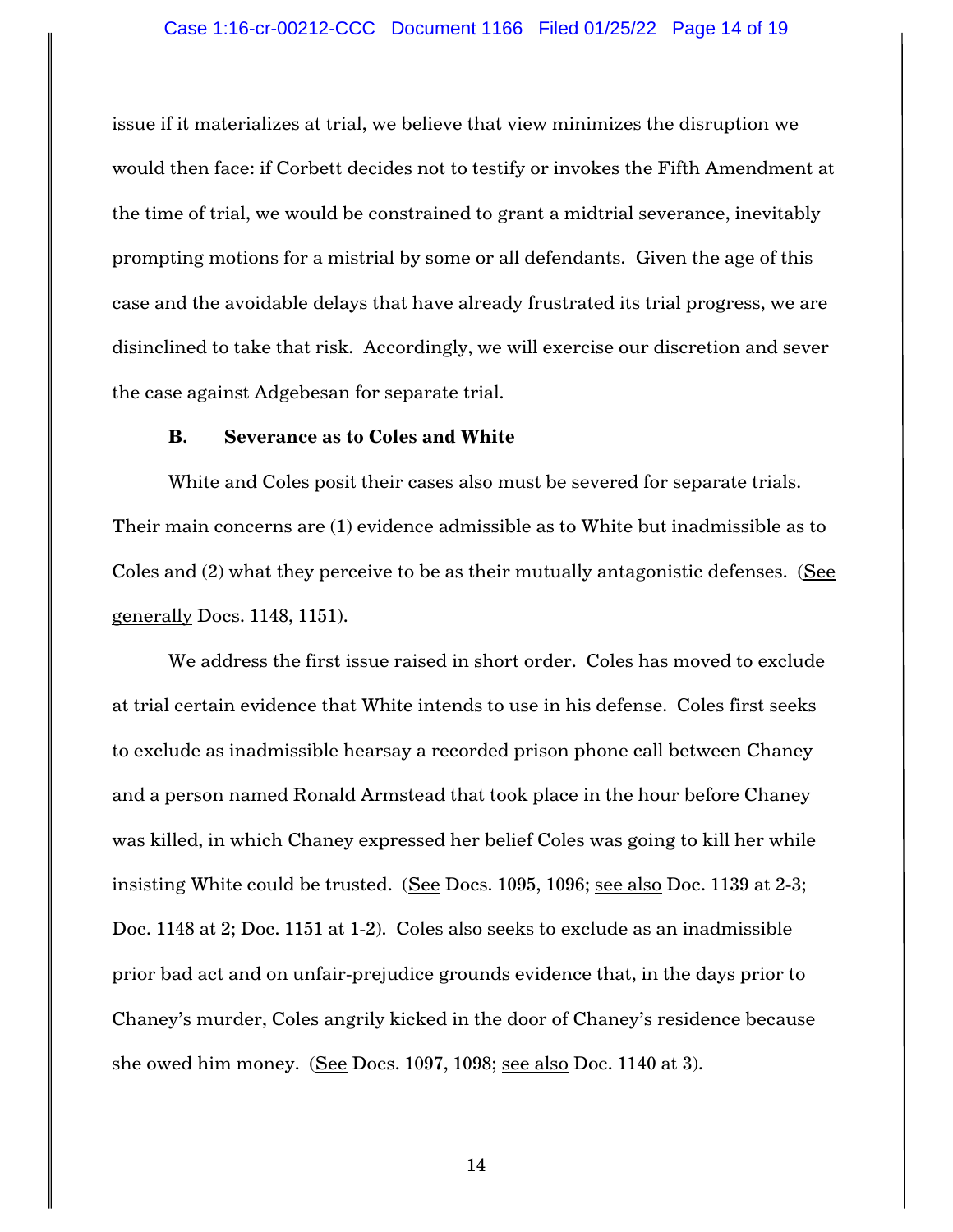We have reviewed the motions *in limine* and will issue separate rulings addressing the evidentiary issues in due course. As to the instant motions, we note that severance is not automatic even when evidence is admissible as to one defendant. See Zafiro, 506 U.S. at 539. Rather, our inquiry is always whether "there is a serious risk that a joint trial would compromise a specific trial right of one of the defendants, or prevent the jury from making a reliable judgment about guilt or innocence." See id. Assuming *arguendo* either or both pieces of evidence are inadmissible as to Coles but admissible as to White, we conclude appropriate limiting instructions will cure any risk of prejudice. See id.; see also United States v. Wilson, 960 F.3d 136, 147 (3d Cir. 2020) (noting courts "presume that the jury follows such [limiting] instructions . . . and regard such instructions as persuasive evidence that refusals to sever did not prejudice the defendant"). To the extent Coles and White are concerned other evidentiary matters may arise which impact upon them differently, we are likewise confident that well-crafted jury instructions will avoid prejudice to either defendant.

White and Coles also contend that severance is necessary because they will present mutually antagonistic defenses at trial. (See Doc. 1148 at 3-5; Doc. 1151 at 1-3). White intends to argue that Coles had motive to kill Chaney based on a falling out between the pair in the weeks before her murder. (See Doc. 1148 at 4). Coles will suggest to the jury that White may have had a motive as to Jackson, based on a souring of their relationship and "multiple, intense arguments over money owed" in the time leading up to the triple homicide. (See Doc. 1151 at 1). We disagree with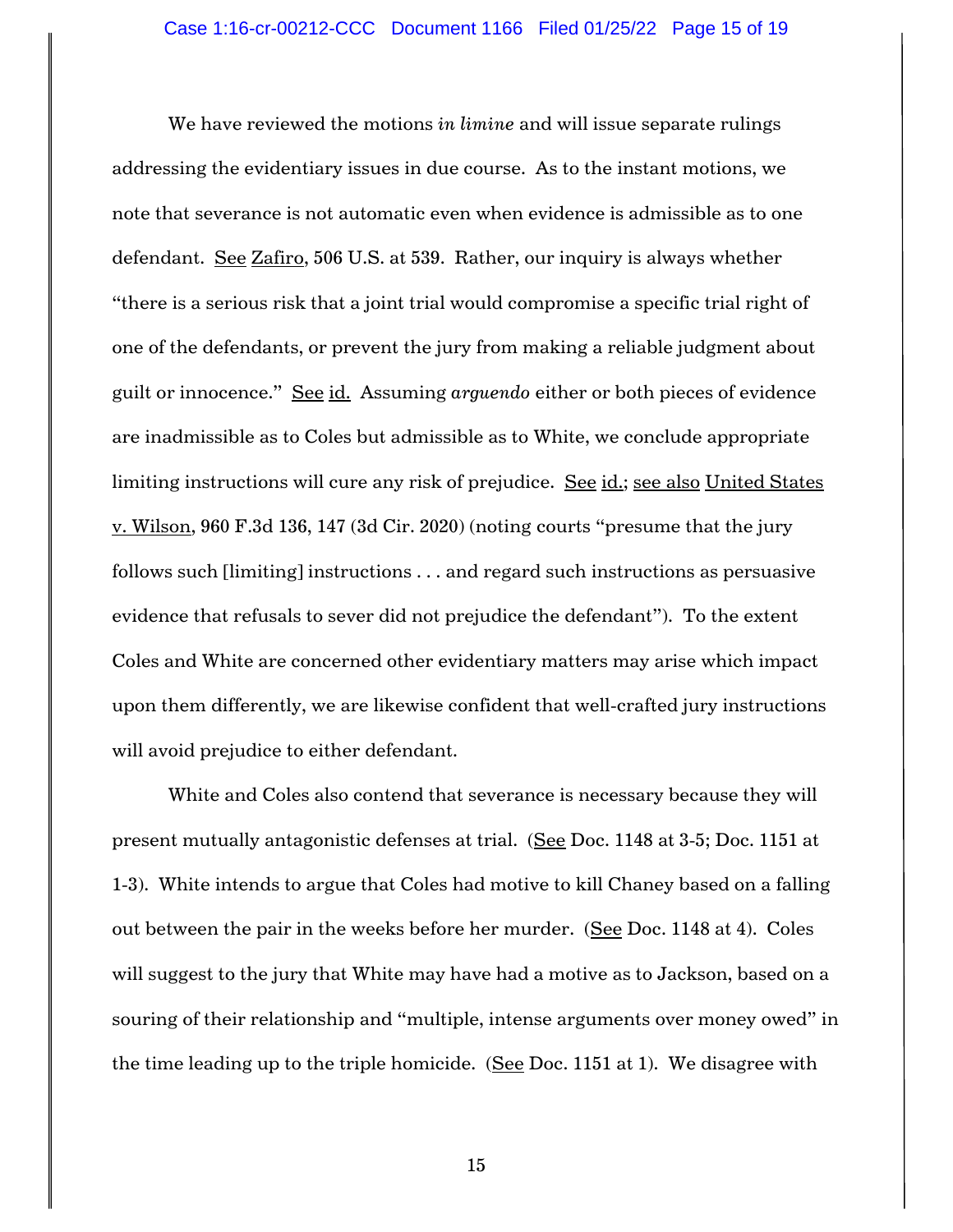the defendants that these defenses are in such tension as to require the "strong medicine" of severance. See Wilson, 960 F.3d at 147.

Our court of appeals has explained defenses are mutually antagonistic "when acquittal of one codefendant would necessarily call for the conviction of the other." See United States v. Voigt, 89 F.3d 1050, 1094 (3d Cir. 1996) (citation omitted). This situation arises when one defendant's "claim of innocence is predicated solely on the guilt of a co-defendant." See id. (citation omitted). Cases in which defenses are so incompatible as to necessitate severance are rare. See id. (citing Zafiro, 506 U.S. at 538). The question we must ask in evaluating the need for severance is whether the jury "could reasonably construct a sequence of events that accommodates the essence of [both defendants'] defenses."  $\underline{\text{Id}}$ . (citation omitted). Importantly, mere "finger-pointing and blame-shifting among coconspirators" will not alone support a finding of mutually antagonistic defenses warranting severance. See id. at 1095 (collecting cases).

Coles cites a number of extra-circuit cases to support his view that his and White's defenses will so undermine the other that severance is required. (See Doc. 1151 at 2 (collecting cases)). The cited decisions illustrate defenses that are truly antagonistic. Take United States v. Gonzalez, 804 F.2d 691 (11th Cir. 1986), for example. There, Anselmo Lopez and Gilberto Gonzalez were arrested when Coast Guard officers found cocaine on a small cabin cruiser being towed by a large freighter; Lopez was on board the cruiser, and Gonzalez was on the freighter. See id. at 692-93. At trial, Lopez testified that Gonzalez owned the cruiser, that he had seen Gonzalez tear up the boat's registration and throw it in the water, and that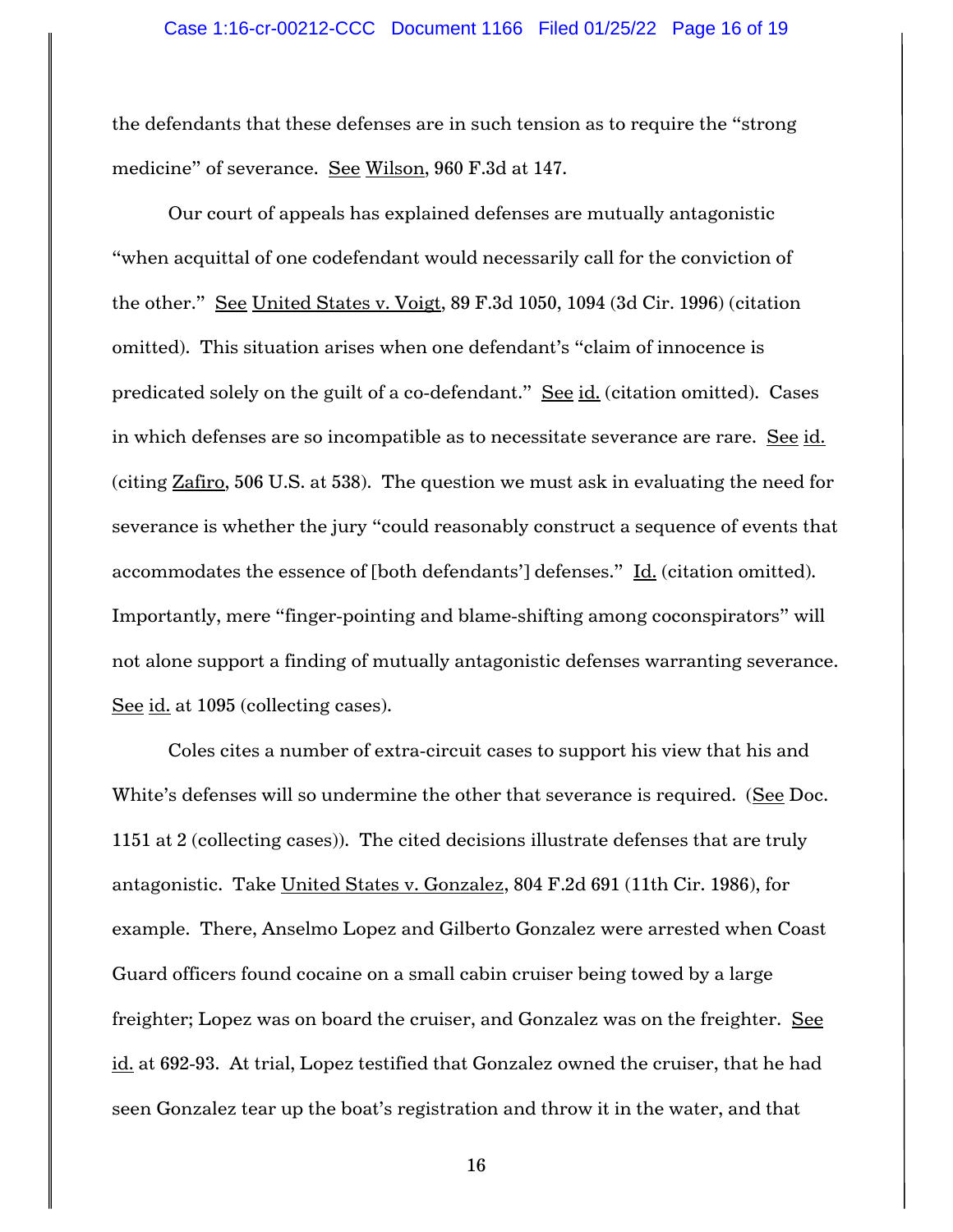#### Case 1:16-cr-00212-CCC Document 1166 Filed 01/25/22 Page 17 of 19

Gonzalez had hidden the boat's key in the wall of their jail cell. See id. at 693-94. Gonzalez testified, *inter alia*, that someone else owned the cruiser, that he never tore up the registration or hid the key, and that Lopez had warned Gonzalez while in pretrial detention that he would implicate Gonzalez. See id. at 694. The court concluded these defenses "were irreconcilable and mutually exclusive," because for the jury to credit Lopez's testimony that Gonzalez had the key and had control of the boat, it necessarily had to disbelieve Gonzalez; there was no scenario in which the jury could accept both defenses. See id. at 695.

Likewise, in United States v. Crawford, 581 F.2d 489 (5th Cir. 1978), Gregory Larmar Crawford and Kenneth Ray Blanks were charged with possession of the same unregistered, sawed-off shotgun. See id. at 490. Blanks testified at trial that Crawford owned the firearm, and he presented witnesses corroborating that testimony. See id. Crawford testified to the opposite: he claimed Blanks owned the gun and denied having seen it before the night of their arrest. See id. The court held severance to be warranted, finding the defenses to be "irreconcilable as well as mutually exclusive," since "[t]he sole defense of each [defendant] was the guilt of the other." See id. at 491-92.

Those examples stand in stark contrast to the case *sub judice*. White and Coles are engaged in nothing more than "finger-pointing and blame-shifting," see Voigt, 89 F.3d at 1095, each intending to tell the jury that the other had a stronger motive to commit the charged offenses. These defenses are not mutually exclusive. That is, the jury will not be forced to choose among the two defenses; to reject one defense would not require the jury to accept the other. Indeed, the jury could easily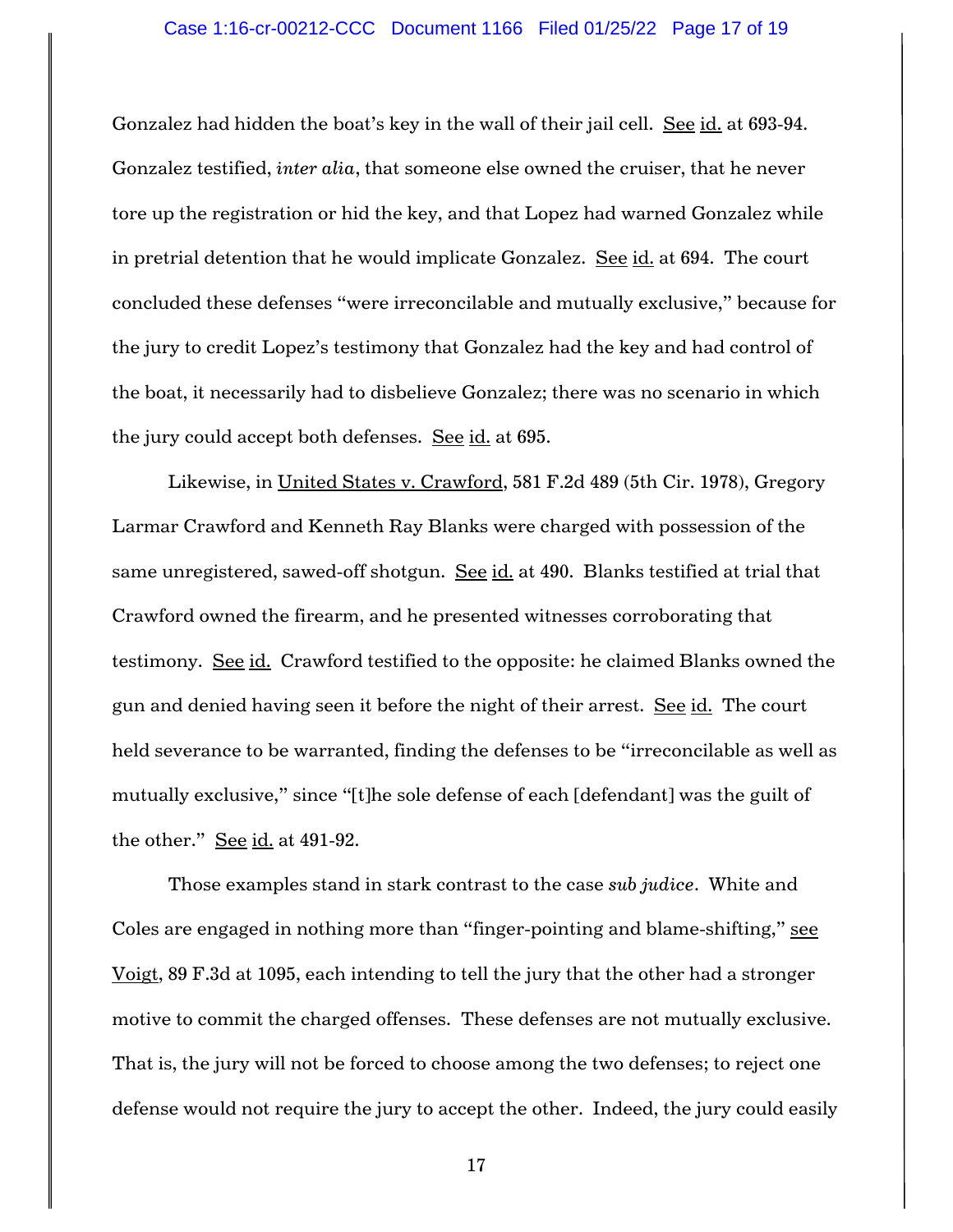## Case 1:16-cr-00212-CCC Document 1166 Filed 01/25/22 Page 18 of 19

accept *both* defenses—finding Coles and White *each* had motive as to the charged offenses—and still acquit both defendants if the government does not prove to the jury's satisfaction that the defendants *acted* on that motive. We hold that severance is not warranted on this ground.<sup>5</sup>

Finally, we note Coles also requests a severance on scheduling grounds, citing personal and professional conflicts with the current trial date of April 11, 2022, and a need for more time to prepare for trial. (See Doc. 1151 at 3). The court declines to sever trial on this basis. We will convene a telephonic conference with counsel for Coles, White, and the government forthwith to discuss scheduling matters.

<sup>5</sup> Coles also cites United States v. Odom, 888 F.2d 1014 (4th Cir. 1989), in support of severance. In Odom, the court concluded that midtrial severance of two alleged coconspirators was warranted when it became clear that one attorney's strategy "was to bring out any information that was detrimental and prejudicial to [the codefendant] without regard to whether such information was relevant to the charges contained in the indictment." See Odom, 888 F.2d at 1018. The court determined that the codefendant's "attack" of his defendant "was so unrelenting and prejudicial" that the defendant could not have received a fair trial before the same jury. See id. This case is distinguishable from Odom, both in the nature of the defense raised (neither Coles nor White intend to paint the other as a "kingpin" to whom they were an "underling") and because here, the evidence that White seeks to introduce is squarely relevant to the charges in the indictment; indeed, the government has indicated it intends to introduce much of the same evidence.